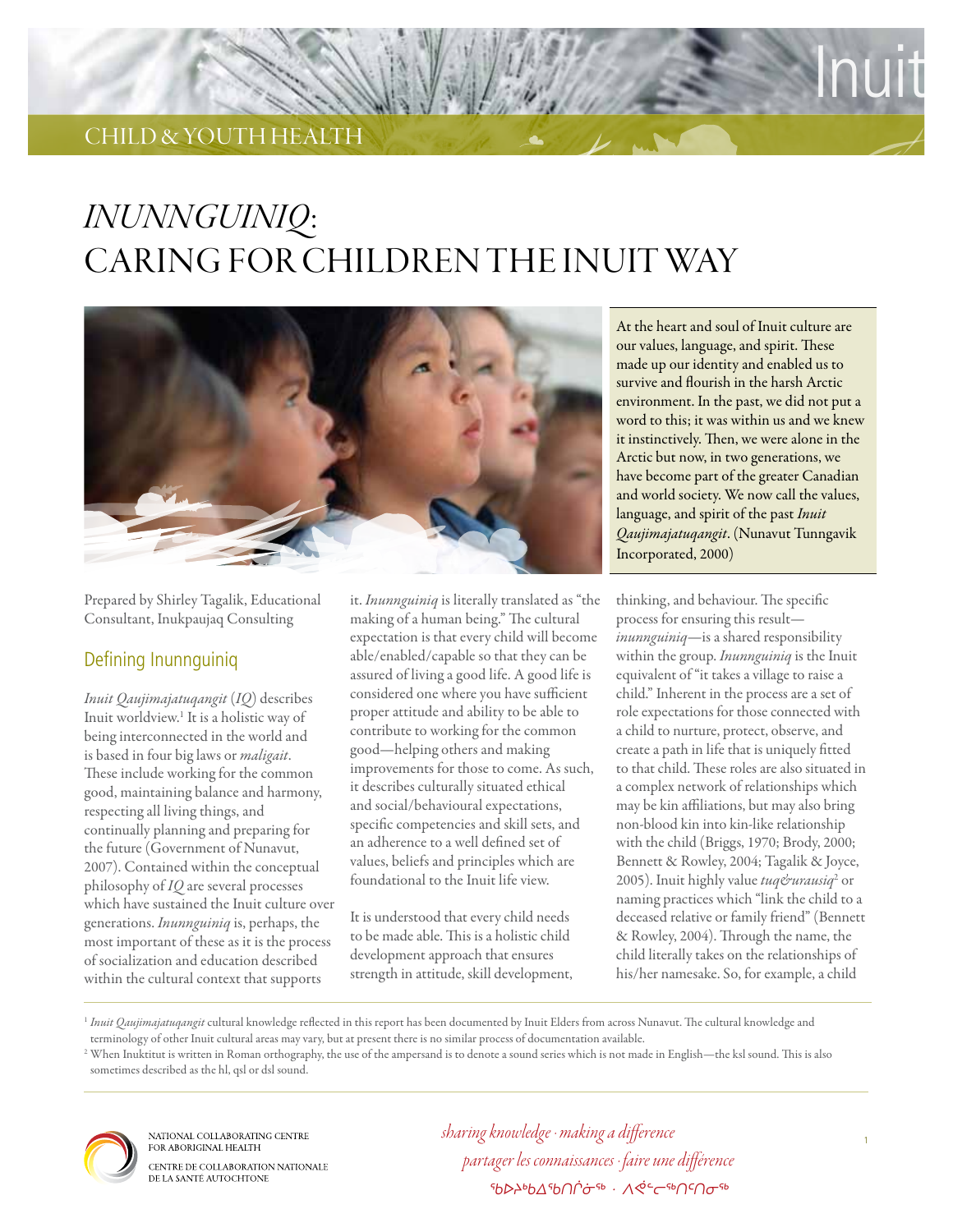named for someone's mother would be called "mother" by the family members of the namesake and they would give the child the respect they would give to their mother. The result of this and other *tuq&urausiq* practices is that children are supported by the broadest possible network of relationships (Bennett & Rowley, 2004). The role of these significant people in the life of a child is primarily to notice and nurture. In noticing, careful observation of a child's attitudes, interests, aptitudes and character is ongoing and frequently commented on so that everyone, including the child, is aware of the positive and unique attributes of that child's life. These things are nurtured and enhanced through purposeful instruction. As well, the negatives are noticed and discouraged, especially after age three. Children are given specific instructions as to how to correct these areas of life and to rise above them. However, it is also recognized that a child is an individual who carries the name-soul of the person s/he name-shares with and thus should be respected as such (Brody, 2000; Bennett & Rowley, 2005). This belief creates a situation where a child is given much indulgence and independence "so as not to affront the deceased person for whom the child is named" (Stefansson, 1951 & Thalbitzer 1941 as cited in Briggs, 1970). Behavours which were characteristic of the name-soul may be excused or attributed to that person being present again and may be accepted as such (Bennett & Rowley, 2005).

Based on this view of the child as already having characteristics and some abilities passed along through name-sharing, the teaching/learning relationship is viewed as a partnership between the child and the adults involved in making the child into a human being. These adults are generally those in close relationship to the child because the strength of relationship is believed to be central to the effectiveness of the learning outcomes (Briggs, 1998; Nunavut Arctic College, 2000). This process also ensures that a network of



experts in a variety of areas is available to nurture the child (Bennett & Rowley, 2005). If a child shows aptitude or interest in a specific area, effort is made to connect that child with others who can build on that interest and help the child develop it to the highest possible level. There are special names for this relationship which literally mean *sanaji*, "the one who is making me" or *sanajaujuq*, "the one being made." Since the point of becoming skilled is always to be able to contribute to the common good, it is in everyone's best interests to ensure all children become human beings and help to secure the future for their families and community (Nunavut Tungaavik Incorporated, 2000).

Other relationships are important as well. For example, a person who attends the birth of a child will give him/her a specific blessing or wish for life. Often this was accompanied by an amulet or small token that was sewn into the child's various parkas throughout life and retained as a special keepsake. A prophesy or blessing given at birth is believed to make a path or provide a direction for the child throughout life (Nunavut Arctic College, 2000, Tagalik & Joyce, 2005). This is referred to as *kipliitaujuq*, or a path or future for a child is being made according to the prediction. In this way, each child has a definite direction from the earliest

days of life. A child is shaped by both the namesake and the path/blessing s/he is given. As well, parents might seek out a blessing from a person regarded as an expert in a particular area. In exchange for the blessing the person would be given a gift. The relationship established with the child is regarded as special as well (Tagalik & Joyce, 2005).

In traditional Inuit childrearing, grandparents have a key role in child nurturing. When parents felt overwhelmed with day-to-day tasks necessary for survival, grandparents or camp Elders were available to provide the ongoing social and cultural teachings that were required. For Inuit, this learning is a lifelong process and there is no expectation that there is an end or "graduation" point. Even when recognized as having expertise or having gained *isuma* or wisdom in one area, an individual's learning would continue in other areas. "The belief is that the more *ihuma* the child acquires, the more he will want to use it" (Briggs, 1970). Continual progress is an expectation, with the values of perseverance and resilience highly regarded. As well, there are various transition points in the socialization process when a child is recognized as "no longer being a baby" (Briggs, 1998) or as "becoming skilled" (Briggs,1998; Bennett & Rowley, 2004).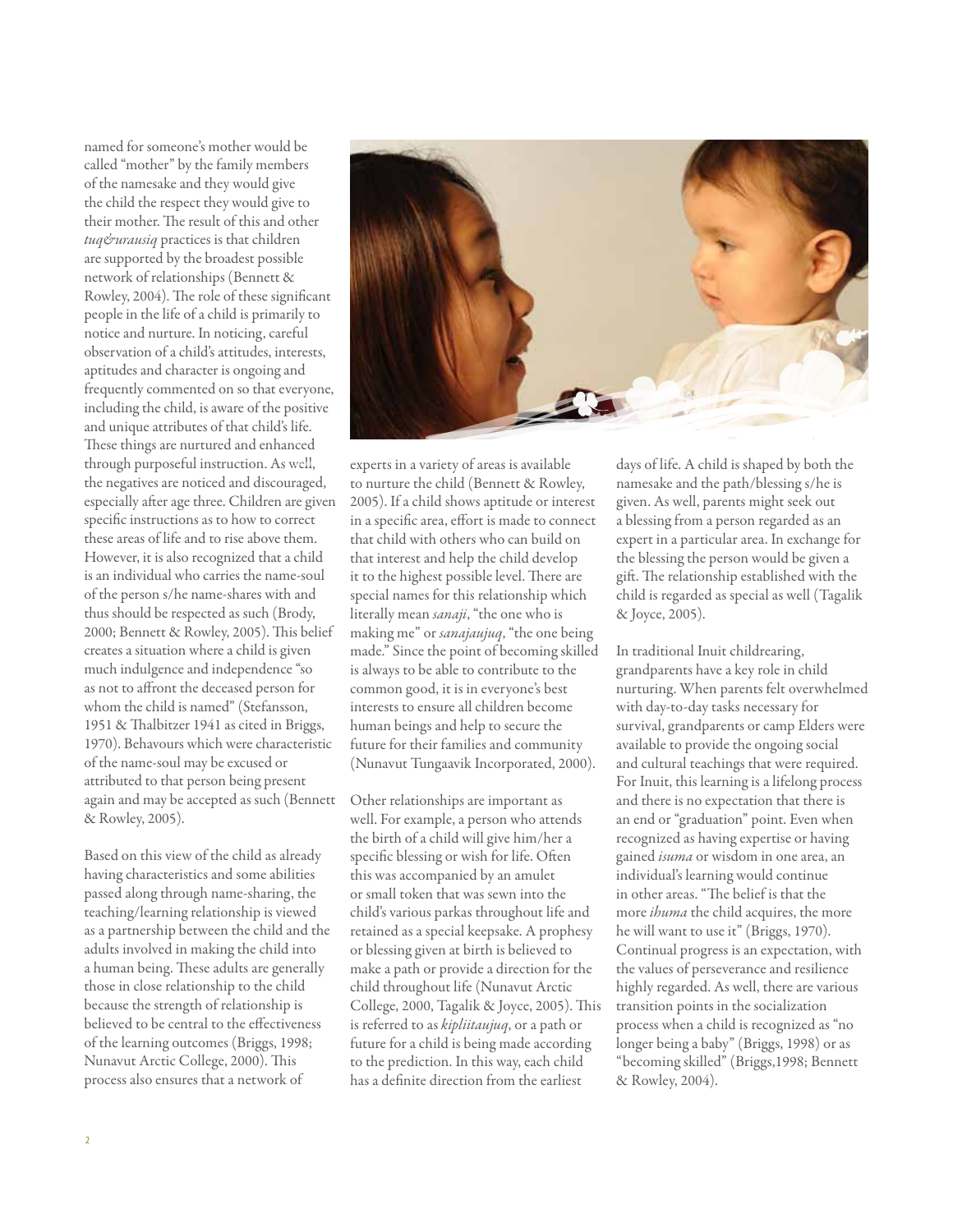#### The Inunnguiniq Process

From the *inunnguiniq* perspective, a capable person can be identified through the life habits s/he demonstrates. Habits predict the way one lives and lead one to being able to "live a long life" (Bennett & Rowley 2004). This is regarded as the main purpose in life. Some teachings may not be understood at first, but Inuit say "so that our words will come back to us,'' meaning that when we need to understand a teaching it will be there. Many teachings are described in stories. Inuit know that stories will be understood at different levels throughout life and that an individual will take the teaching from a story as s/he needs it and when s/he needs it most. For this reason, stories are never explained. The individual is expected to develop reflective and critical thinking in order to be competent in life. There is a requirement to follow the teachings of faithfulness and respect to the parents/ancestors, even though you disagree with or are not yet aware of the significance of a teaching.

A key focus within *inunnguiniq* is the need to teach what Inuit refer to as deep thinking skills. Inuit often refer to the

main difference between pedagogies; while mainstream education focuses on instructing the brain and thinking on paper, Inuit believe that thoughts actually originate in the 'heart' (or are generated by emotion) and that real learning only develops through doing and experiencing.<sup>3</sup> In describing how a parent may react to something a child says, one will often hear the response "in order to cause thought." "A central idea of Inuit education is to cause (or cause to increase) thought: *isummaksaiyuq*" (Briggs, 1998). In order to prepare children to become solid thinkers, equipped to handle all the rigours and challenges of the world, a pedagogy where ethical and moral questioning is continually being used and where direct answers are seldom supplied is the basis for *inunnguiniq*. It is thought that in this way children will develop the areas of *qanuqtuurunnarniq* (being resourceful to seek solutions) and *iqqaqqaukkaringniq* (being innovative and creative in solution seeking).<sup>4</sup> It also helps the child to learn how to keep emotion and feelings "under the control of reason" (Briggs, 1970). Briggs reports that "this mode of socialization and the questions themselves were highly uniform across Inuit time and

space …among groups that had not been in contact for generations or centuries …The durability of the behaviour clearly indicates its emotional power and its importance to Inuit ways of being" (1998).

The ability to be resourceful, seek solutions, use resources innovatively and creatively, to demonstrate adaptability and flexibility in response to a rapidly changing world, are strengths required to be effective in planning for the future. Resourcefulness should always be demonstrated in that it also shows respect and stewardship. Thinking that seeks to improve the context in innovative ways is referred to as deep thinking or *isumaksaqsiuttiarniq*. This kind of thinking requires skilled perseverance or *upalurniq* and eventually contributes to a state when one demonstrates *silaturniq* or a collective level of wisdom. Achieving this level of wisdom is a lifelong process, but certain evidence of wisdom is recognized in individuals at any age and is nurtured and developed by the group. Those who show an ability for deep thinking and for wisdom in certain areas are considered as leaders in their fields and their counsel is sought out. (Tagalik, 2008)



<sup>3</sup> More on this philosophy is found in the Nunavut Department of Education curriculum document, Aulajaaqtut, Rights and Justice, 2005. <sup>4</sup> Inuktitut terms ending in niq imply a process is associated with the verb root.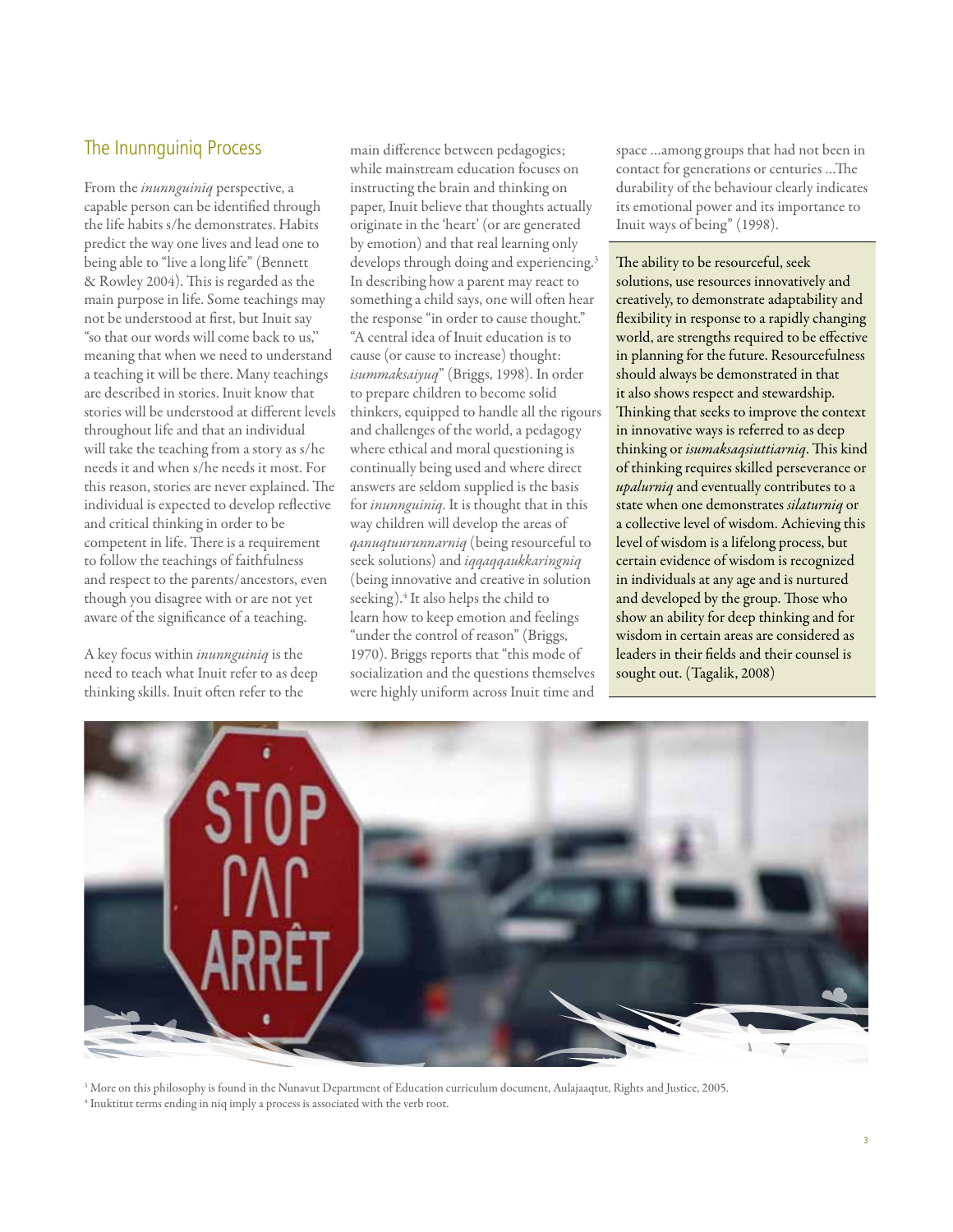In the *inunnguiniq* process, children are always given encouragement so that they will persevere and not give up. This is an expectation. Each child receives an informal kind of encouragement through a great deal of verbal encouragement and special attention. This is also very important to having good relationships with others. Although young children are seldom scolded,<sup>5</sup> if they are not able to do something they have the ability to do, or do not follow rules or expectations, they are spoken to firmly. It is understood that every child should not be treated the same because teaching must be designed around each child's specific interests and capabilities. It is also recognized that children learn at different levels and at different paces: "Inuit considered each child unique; as an individual who developed, learned and matured at his own speed. Rather than speaking of their age in years—people did not keep track of ages they spoke of children in terms of physical development and capabilities" (Bennett & Rowley, 2004). Consequently, each child is taught in a different way. Children who

may need to develop more focus in their thinking require more specific instruction. The children recognized as having potential and the interest to specialize in a specific area receive serious thinking instruction and so are being groomed for leadership in that area<sup>6</sup> (Nunavut Arctic College, 2000). Some children need an intentional approach with clear instructions and structures, while others need a more flexible, less stringent approach. *Inunnguiniq* is an individualized approach to teaching/learning based both on where the learner is at in his/her development and learning, as well as in his/her life (Briggs, 1970). Traditionally, since the end goal of *inunnguiniq* was to produce a group of individuals with as much variety of skill and expertise as possible in order to ensure the survival and success of the group, a one size fits all approach would have put the society at risk. Based on the circumstances, the needs of the group and the interests and abilities of the child, training might not be genderspecific; whatever best served the common good was reinforced. For example:

*"Sometimes if a girl had often gone hunting with her father at an early age, she would be as capable a hunter as any man. She would also be respected as such … Some men also were good at sewing and could do housework themselves. They would reach the same level of skill as any women. So, a woman could catch a seal, and a man could do housework as well as a woman. This was not considered bad at all. As a matter of fact, it was considered all for the good" (Bennett & Rowley, 2005).*

The pedagogy that supports *inunnguiniq* is grounded in a worldview focus on knowing and experiencing. These dual elements are *tukisiumaniq*, which means building understanding or making meaning in life; and *silatuniq*, which means experiencing in the world. Together, knowledge is developed through these elements. However, Inuit see all knowledge as being mediated by the character, good habits and behaviours of a person (Briggs, 1970; Bennett & Rowley, 2004). If one has a good character, then knowledge will be used with wisdom. If one does not have



<sup>5</sup> The word suaq, used by Elders in this context, does not have a direct translation in English. "Scolding" has been used, but Elders have expressed that it would be more accurate to describe it as speaking purposefully with intention and expectation (personal communication, 2010). For more on this consult Briggs (1970).

<sup>6</sup> For Inuit, leadership is associated both with becoming highly skilled in an area that can contribute to supporting the common good, and in using good thinking or wisdom in the application of those skills (Briggs, 1970). More information on this approach can be found in the Nunavut Department of Education curriculum document Aulajaaqtut, Inusiliriniq, 2004.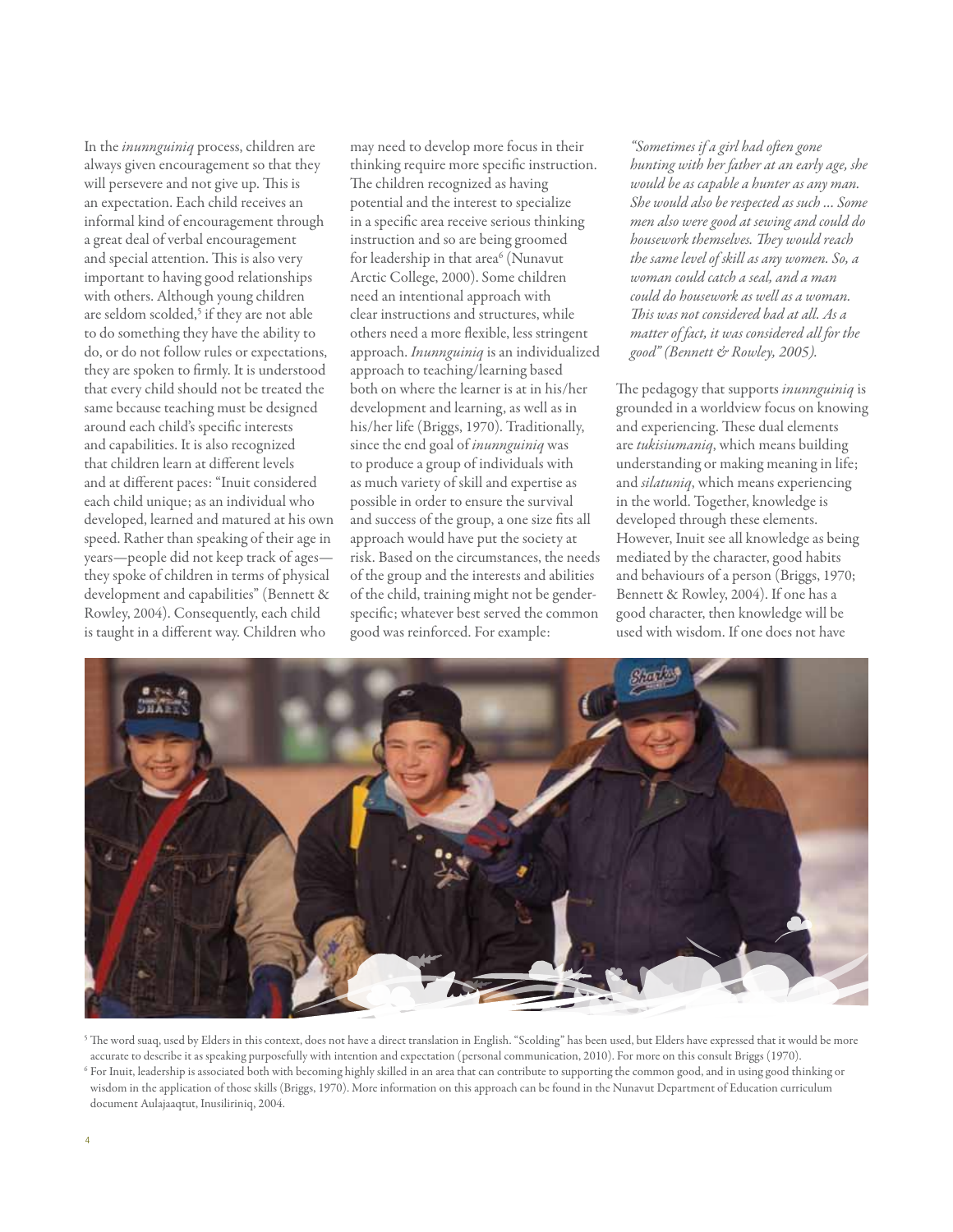good character, knowledge has limited application and loses its power to help others or improve society. In contrast to a utilitarian view of knowledge as a driving force to produce wealth and power, for Inuit, knowledge is a spiritual force that articulates a place in the world based on respectful relationship and stewardship for all living things.

## The Need for Understanding the Relevance of Inunnguiniq for Healthy Child Development

Elders express an urgent need to revitalize *inunnguiniq*. This concern is closely associated with the view that Inuit society has gone awry since forced relocation created permanent settlements built on social dependency (Nunavut Tunngavik Incorporated, 2000). Traditionally, becoming self-reliant was a core purpose of becoming a human being, yet self-reliance is not easily accomplished in a world where there is limited access to the tools and materials you need. It is almost impossible in a world where systems assume that you are not able to become self-reliant without intervention. Jaypeetee Arnakak describes this system as a "moral hazard" because the social safety net provided for Inuit by the government was based on a number of false assumptions, mainly stemming from the view that Inuit were "unable" to be selfreliant and basically required "rescuing" (Nunavut Tunngavik Incorporated, 2002). Working from these assumptions resulted in social policies that have created what he describes as "the unvoiced power dynamics of dependency" which is "unhealthy and unsustainable." He goes on to point out that traditional Inuit society was based on a practice of interdependency which provided an "organic economic framework." By ignoring this reality and systematically devaluing and dismantling it, the strengths of interdependency and interconnectedness within Inuit society have been replaced by increasing numbers of Inuit who are *inunnguinngittuq*, or have

not been made to become able (Nunavut Tunngavik Incorporated, 2002).

During the residential school system years and after forced relocations, when Inuit were 'asked' to give up their children to the school system, parents reported that they assumed these schools had expectations, approaches, and pedagogies similar to those held by Inuit. In fact, this proved not to be the case and Elders carry a great deal of guilt about the impacts mainstream education have had on their children. Elders today are concerned that the high incidence of youth suicide, for example, is due to the sudden loss of *inunnguiniq* as a stabilizing factor in Inuit society. There is a concerted effort underway by Elders in Nunavut to bring back the strengths of *inunnguiniq* in order to re-instill strength in Inuit youth today.

Elders and Inuit leaders are asking for a realignment of the education system, starting with early childhood education, so that both *Inuit Qaujimajatuqangit* and underlying supportive processes such as *inunnguiniq* are driving the system and not driven out of it. However, there are some very essential opposing understandings between mainstream educational systems and an educational system built on *IQ* (Berger, 2007). The Nunavut

Inuit have long felt that the educational system disrupted their traditional family structure, robbing parents of their authority, replacing Inuktitut, the mothertongue, with English, and leaving young people aimlessly stranded between English and Inuit cultures. …Inuit … see the problem not simply as one of education but of something more fundamental. …What is not so well developed is a holistic approach to education that will integrate [*Inuit Qaujimajatuqangit*] with other aspects of community life in serving its overall purpose of preparing people for the future. (Nunavut Tunngavik Incorporated, 2000)

The values taught by the schools were found to conflict with traditional values the children learned at home. For example, Inuit children are taught at home to be non-competitive and not to ask people direct questions. The modern school system however, emphasized competition and encouraged children to question their teachers and each other. … many Inuit have expressed the need to have more influence on what is taught to their children and how this material is taught. They feel more emphasis should be placed upon Inuit culture and language throughout the educational system from day care to postsecondary institutions. (Pauktuutit, 2006)

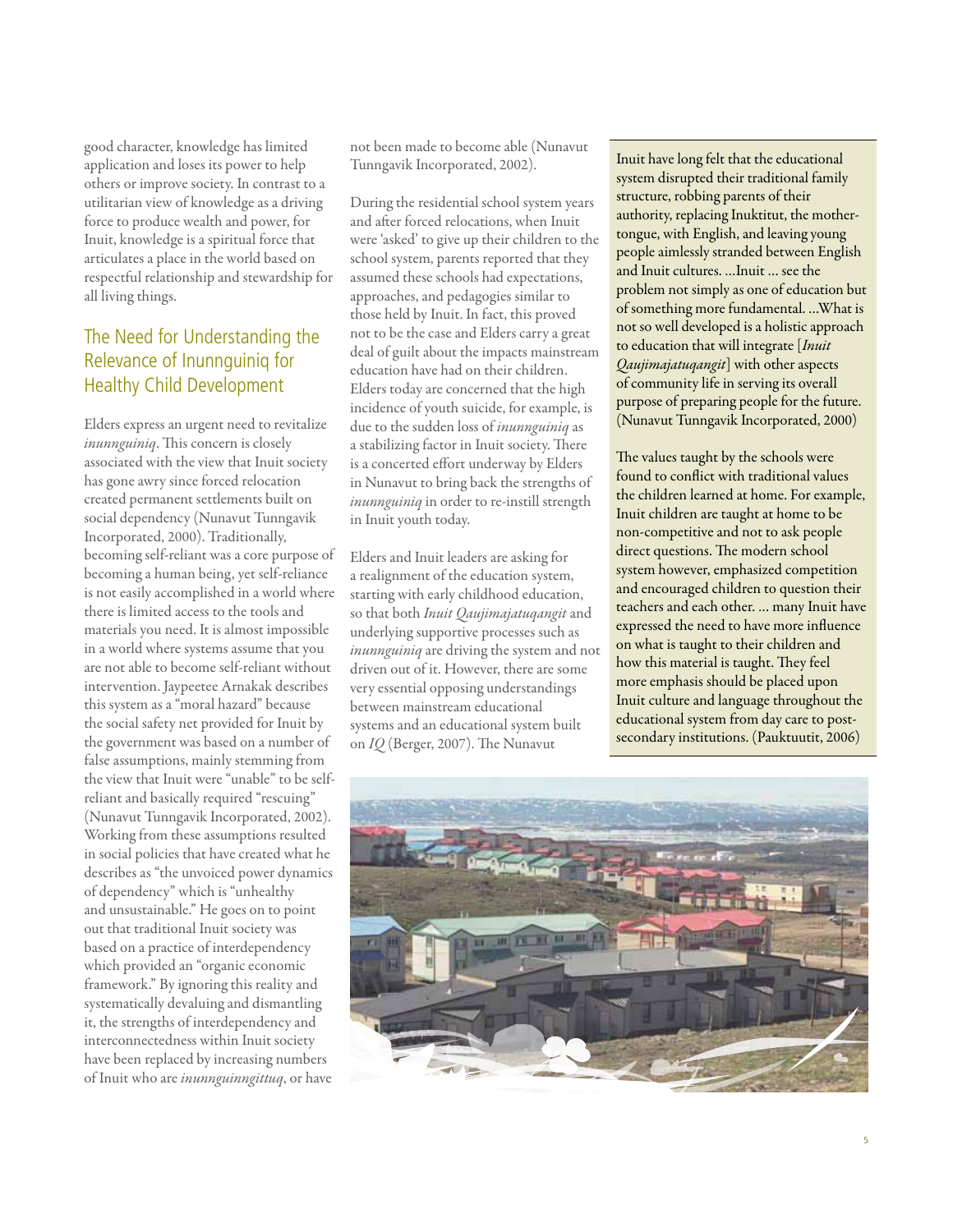Department of Education is challenged with finding ways of integrating the two opposing understandings of mainstream educational systems and *IQ* into a Nunavut-specific educational system. The Government of Nunavut document, Pinasuaqtavut, includes the mandate to build an education system within the context of *Inuit Qaujimajatuqangit* and to write new curriculum for schools from K-12 (Government of Nunavut, 1999). Although this work is underway, there are many key systemic differences still to be addressed.

*Inunnguiniq* is directed at building character, and instilling essential beliefs and values about how to operate respectfully in the world. This begins with equipping the individual with essential teachings. The reliance on values, beliefs and principles as foundational to thinking stems from the Inuit belief that all cognition, and ultimately understanding/ knowledge, comes first from the heart and one's emotional response to the world and not the head and the intellectual response.7 For Inuit, much of the importance of *inunnguiniq* is the grounding of the individual in the values, beliefs and principles that sustain them within the Inuit life view. This is viewed as more important than the teaching of skills or content.

There is also an expectation that in order to become a human being, one needs

to become self-reliant. Self-reliance is culturally defined by Inuit in terms of the collective as individuals becoming highly skilled in at least one area so that they can contribute to the common good and improve the lives of others. Skills and knowledge without this application have no value to the collective. If a child is not properly developed from within (with the proper attitudes, values and beliefs), his/ her thoughts will never be sound and s/he will never become wise (Briggs, 1998; Bennett & Rowley, 2004).

The expectation for each individual is to achieve mastery in a specific area so that one has a skill that will benefit others. This involves continually striving to achieve, being innovative and solution-seeking, and being adaptive and resourceful, as each are critical to Inuit survival. Inuit Elders describe great confusion about mainstream educational expectations where achieving 50% is considered a pass yet results in a child knowing a little about everything and not much about anything (Government of Nunavut, 2008). There is also great concern about the loss of thinking skills amongst Inuit today (Nunavut Arctic College, 2000). The concept of thinking is multidimensional for Inuit. Traditionally, being able to 'think on your feet' is also developed from very early in life. Even young children are expected to reason, solution-seek, and try to be adaptive in their experiences in the world. A child with a dilemma, even a baby frustrated

with learning to grasp something, will be encouraged verbally, but not accommodated (Briggs, 1970).

Inuit believe that a healthy self-concept and a sense of belonging are required for a healthy individual. As well, mental wellbeing resides in positive thinking that comes with an environment of love, support and active encouragement, grounded in meaningful relationships and supported with high expectations.

## The Impact of Using Inunnguiniq as a Foundation for Child Development Policy and Programs

Some might think that Inuit never plan for the future. They sometimes think that we lived from day to day with no plan. We are here today because our ancestors were the ones who made sure that we could survive. They did not live one day at a time. We were made to become human beings right from birth. They taught us how to live a good life and what to do in difficult situations. (Tagalik & Joyce, 2005)

Clearly, there is great strength in the process of *inunnguiniq* since Inuit have long been recognized as being a highly adaptive and successful culture with the ability to innovatively thrive in the harshest of environments. Inuit Elders believe that many of the social challenges facing them today can be reduced in



<sup>7</sup> For details please see the Nunavut Department of Education curriculum document, Aulajaaqtut, Rights and Justice, 2005.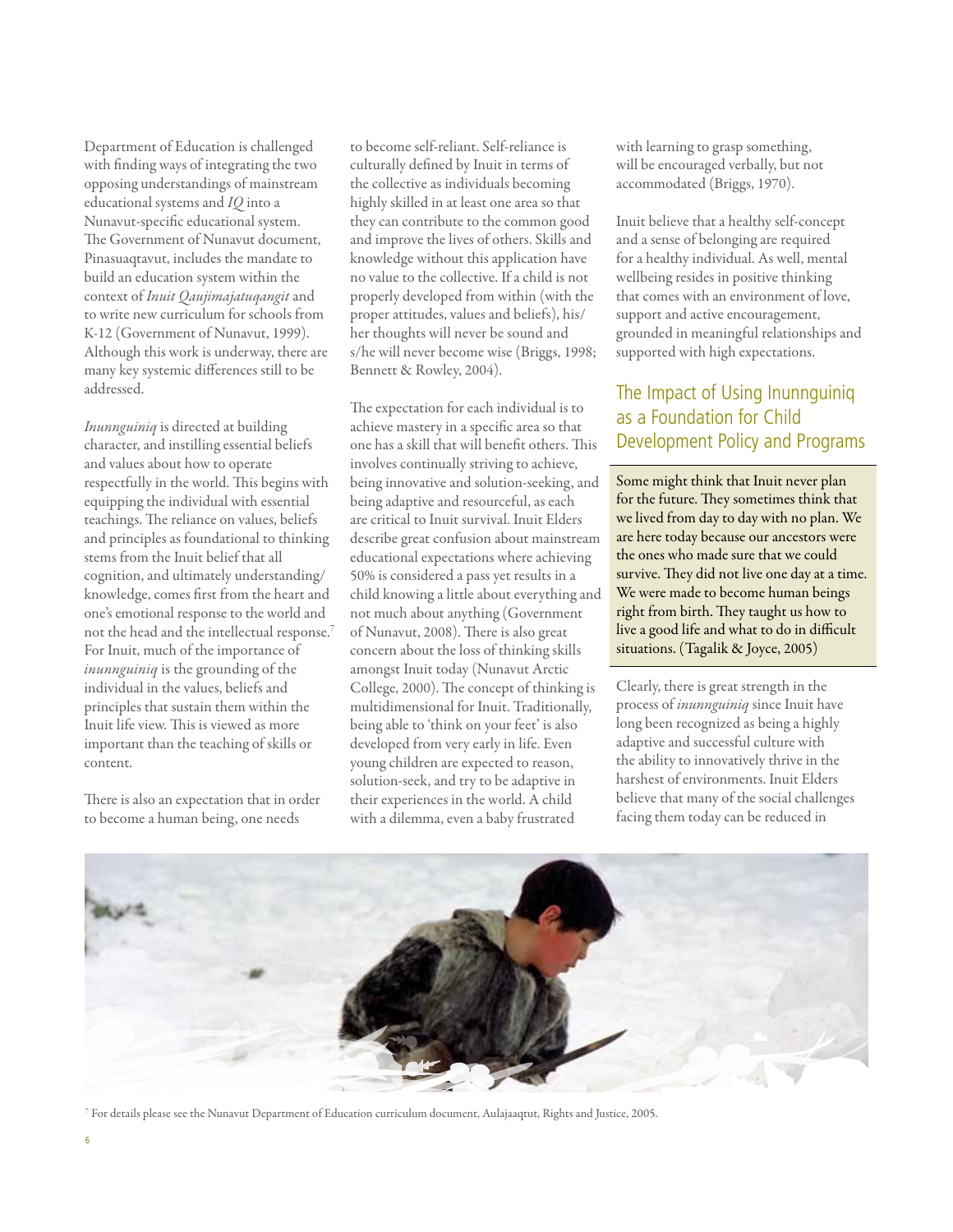

severity, and life can be improved by focusing on improving childrearing practices (Nunavut Arctic College, 2000; Nunavut Tunngavik Incorporated, 2000). They identify improvement as a return to the Inuit cultural values and beliefs which sustained Inuit in all areas of life. They advocate a return to *inunnguiniq*: caring for children in ways that will build their cultural strengths and sense of belonging and personal direction.

*Inunnguiniq* is the socialization process of Inuit. If government and Inuit organizations are committed to the preservation of Inuit culture, it becomes imperative that they make meaningful room for *inunnguiniq* teachings as content and the *inunnguiniq* process as a program delivery model. Since *inunnguiniq* is a lifelong process, it requires embedding in policy across departments and educational levels. Serious recognition of *inunnguiniq* will result in deep systemic changes at many levels—a complete retooling of governmental approaches. From this perspective, *inunnguiniq* provides both the greatest opportunity for ensuring the

survival and implementation of *IQ* in Inuit jurisdictions and the greatest barrier. It becomes a barrier because the change required for successful implementation is deep and significant, and is dependent on a shift in worldview by educators and bureaucrats across the system. Recognizing the resistance they have encountered and are likely to continue to encounter in changing systems, Inuit Elders in Nunavut are focusing on rebuilding strength in childrearing practices within their extended families, concentrating on making one grandchild at a time into a human being. Their belief is that by ensuring their family is well cared for, they can create a groundswell that will eventually lead to the changes required to support Inuit cultural practices in their homelands.

Elders are discussing these issues in very strategic ways. First and foremost, conscious of the time limitations which they may face, a concerted effort is being made to document all aspects of *inunnguiniq*. A process for sharing this knowledge with parents today is in

development, materials to support this are in production, and Elders are advocating with each other through territorial radio programs and in community discussions. Although there have not been significant impacts on actual policy at the territorial level, Elders continue to provide information and recommend changes to early childcare and education programs. There is a definite sense that they know what must be done and they are ready to do it, even in the face of great challenges. Depending on how these approaches are received, this could be a very exciting time for Inuit child development.

Elders express hope that Inuit worldview will drive changes in the way child development is addressed within institutions. The strength of the *inunnguiniq* process that resides within Elders today has created a momentum for social change in educational programs and in parenting. One would hope that the passion Elders express about *inunnguiniq* is a predictor of success.